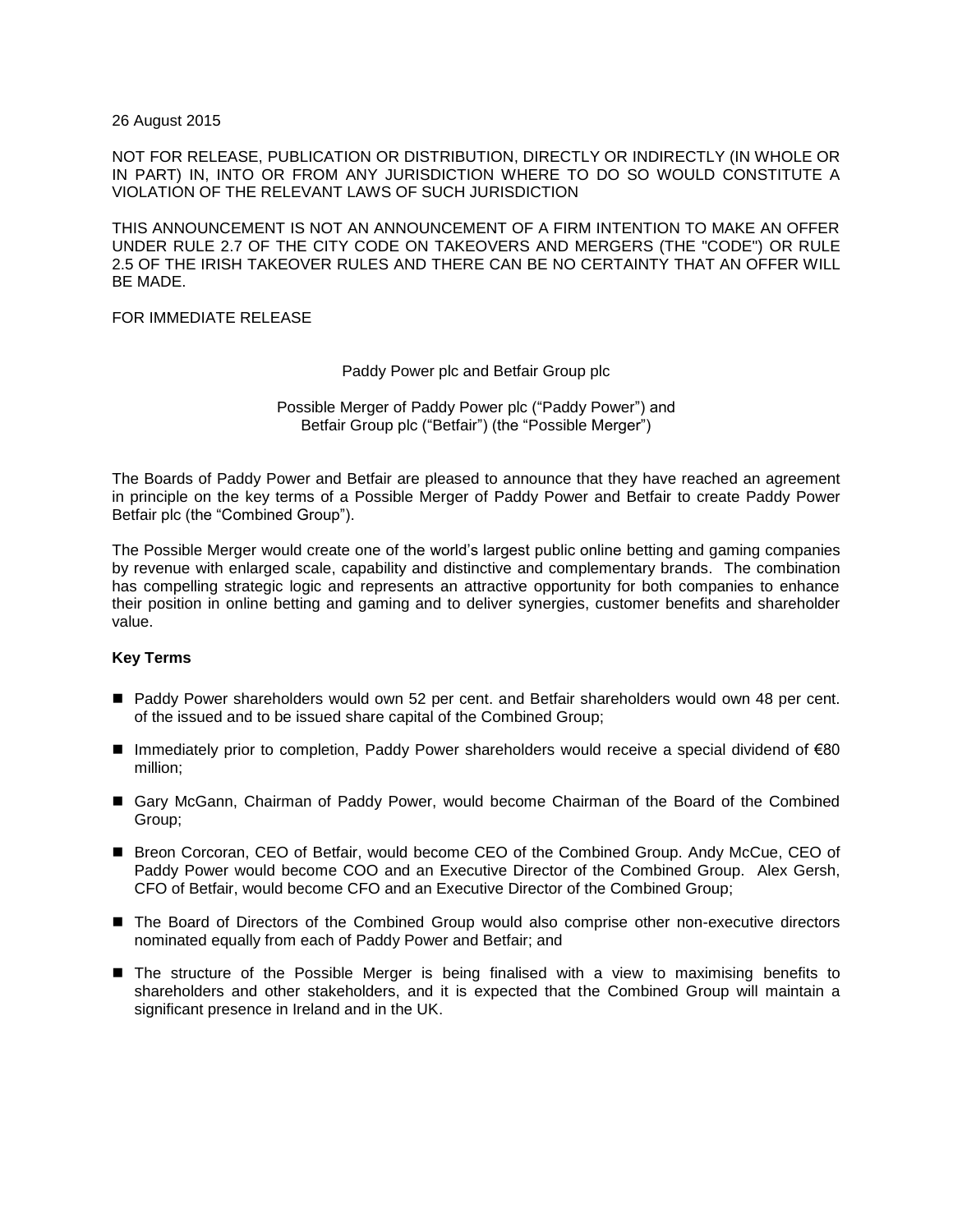# **Compelling Strategic Rationale**

- Creation of one of the world's largest public online betting and gaming companies with revenues of over £1.1 billion ( $\epsilon$ 1.5 billion<sup>1</sup>) in their last financial years;
- The Combined Group's scale and capabilities would leave it better placed to compete in existing and new markets;
- Dual brand strategy in Europe utilising the distinctive and complementary brands of Betfair and Paddy Power;
- Complementary online business and geographic mix;
- Diversified group with strong platforms across online and retail in the UK and Ireland, and attractive international growth opportunities in Continental Europe, the US and Australia; and
- Cost and revenue synergies from efficiencies which reflect the complementary nature of the businesses and through leveraging of the Combined Group's enlarged scale.

### **Next Steps**

Discussions remain ongoing regarding the other terms of the Possible Merger. The terms of the Possible Merger remain conditional on, inter alia, completion of due diligence and the parties reserve the right to waive these conditions and, with the agreement of the other party, to vary the form of consideration and/or make an offer on different terms. While there can be no certainty that any transaction will occur, Paddy Power and Betfair expect to provide a further update over the coming weeks.

The structure of the Possible Merger remains under consideration. Accordingly until further notice, both the Code and the Irish Takeover Rules apply including the disclosure rules under Rule 8 of the Code and Rule 8 of the Irish Takeover Rules. For the purposes of the Code, Paddy Power is the offeror and Betfair is the offeree. For the purposes of the Irish Takeover Rules, Betfair is the offeror and Paddy Power is the offeree.

In accordance with Rule 2.6(a) of the Code, Paddy Power has until 5.00pm on 23 September 2015 (or such later time and/or date to which this date may be extended by the UK Takeover Panel in accordance with Rule 2.6(c) of the Code and Note 1 on Rule 2.6) to announce either a firm intention to make an offer for Betfair in accordance with Rule 2.7 of the Code or announce that it does not intend to make an offer, in which case the announcement will be treated as a statement to which Rule 2.8 of the Code applies. If the Possible Merger is structured with Betfair as the offeror, this deadline will not apply.

This announcement has been made with the consent of Paddy Power and Betfair.

## **Enquiries**

**Paddy Power plc**

Cormac McCarthy +353 (0) 1905 1013

| Morgan Stanley (Financial adviser to Paddy Power) |                      |
|---------------------------------------------------|----------------------|
| Colm Donlon                                       | +44 (0) 20 7425 8000 |
| Laurence Hopkins                                  |                      |
| David Kitterick                                   |                      |

 $\overline{a}$ *<sup>1</sup> Based on GBP/EUR exchange rate of 0.7378*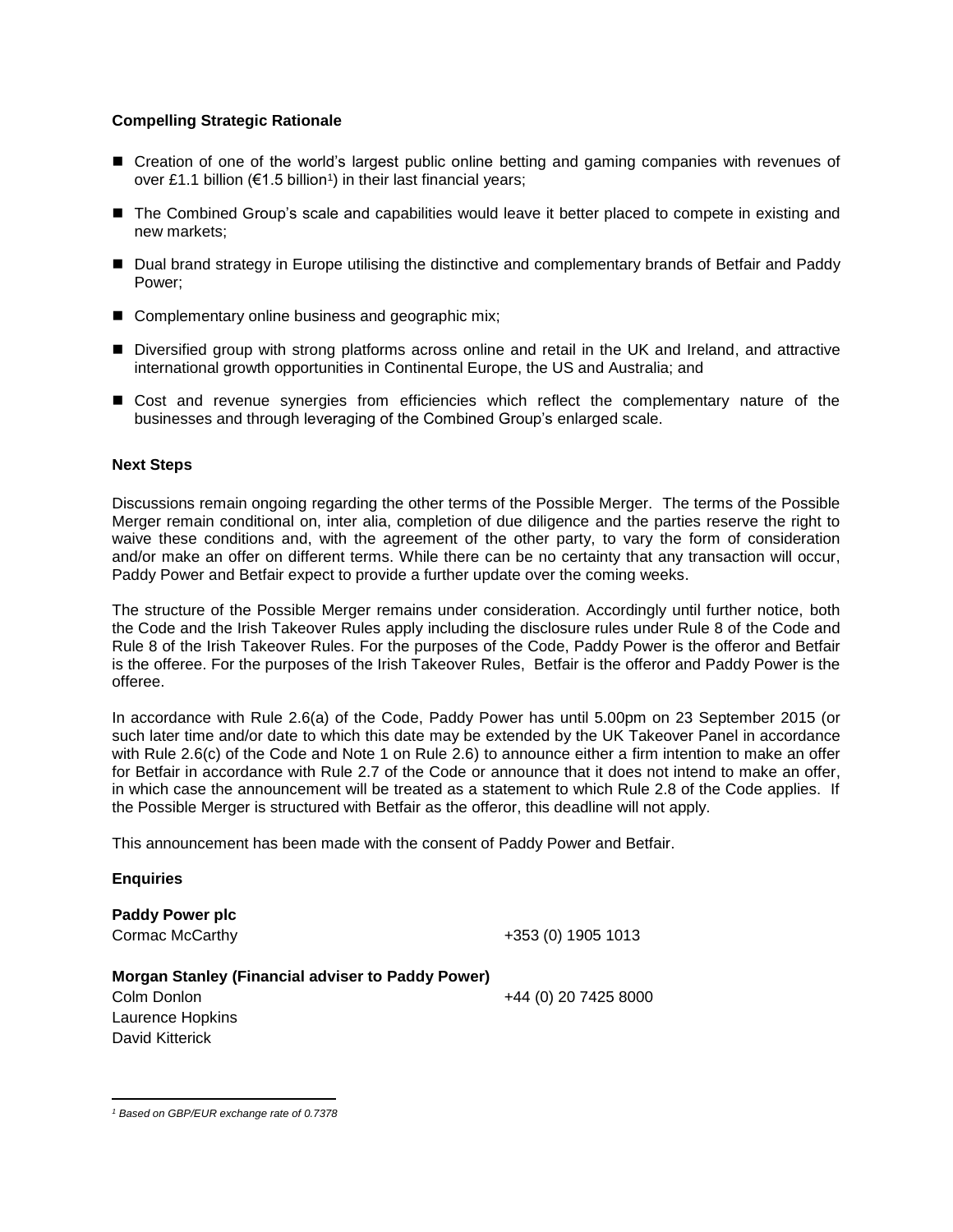**IBI Corporate Finance (Financial adviser to Paddy Power)**

Tom Godfrey +353 (0) 7 6623 4800 Ger Heffernan Laurence O'Shaughnessy

**Betfair Group plc**

| Paul Rushton, Investor Relations       | +44 (0) 20 8834 6139 |
|----------------------------------------|----------------------|
| James Midmer, Corporate Communications | +44 (0) 20 8834 6843 |

**Goldman Sachs International (Financial adviser to Betfair)** Anthony Gutman  $+44$  (0) 20 7774 1000 Nick Harper Stephen Little

A copy of this announcement will be available at both www.paddypowerplc.com and http://corporate.betfair.com. The content of the websites referred to in this announcement are not incorporated into and do not form part of this announcement.

The directors of Paddy Power accept responsibility for the information contained in this announcement relating to Paddy Power, the Paddy Power Group, the directors of Paddy Power and members of their immediate families, related trusts and persons connected with them. To the best of the knowledge and belief of the directors of Paddy Power (who have taken all reasonable care to ensure that such is the case) the information contained in this announcement is in accordance with the facts and does not omit anything likely to affect the import of such information.

The directors of Betfair accept responsibility for the information contained in this announcement relating to Betfair, the Betfair Group, the directors of Betfair and members of their immediate families, related trusts and persons connected with them. To the best of the knowledge and belief of the directors of Betfair (who have taken all reasonable care to ensure that such is the case) the information contained in this announcement is in accordance with the facts and does not omit anything likely to affect the import of such information.

The release, publication or distribution of this announcement in or into certain jurisdictions may be restricted by the laws of those jurisdictions. Accordingly, copies of this announcement and all other announcements relating to the combination are not being, and must not be, released, published, mailed or otherwise forwarded, distributed or sent in, into or from any restricted jurisdiction. Persons receiving such announcements (including, without limitation, nominees, trustees and custodians) should observe these restrictions. Failure to do so may constitute a violation of the securities laws of any such jurisdiction. To the fullest extent permitted by applicable law, the companies involved in the combination disclaim any responsibility or liability for the violations of any such restrictions by any person.

Morgan Stanley & Co. International plc ("Morgan Stanley") which is authorised by the Prudential Regulation Authority and regulated by the Financial Conduct Authority and the Prudential Regulation Authority in the UK is acting as financial adviser to Paddy Power and no one else in connection with the Possible Merger. In connection with such matters, Morgan Stanley, its affiliates and their respective directors, officers, employees and agents will not regard any other person as their client, nor will they be responsible to any other person for providing the protections afforded to their clients or for providing advice in relation to the Possible Merger, the contents of this announcement or any other matter referred to herein.

IBI Corporate Finance Limited, which is regulated in Ireland by the Central Bank of Ireland, is acting exclusively for Paddy Power and for no one else in connection with the Possible Merger and will not be responsible to anyone other than Paddy Power for providing the protections afforded to customers of IBI Corporate Finance Limited or for providing advice in relation to the Possible Merger, the contents of this announcement or any transaction or arrangement referred to herein.

Goldman Sachs International, which is authorised by the Prudential Regulation Authority and regulated by the Financial Conduct Authority and the Prudential Regulation Authority in the United Kingdom, is acting exclusively for Betfair and no one else in connection with the matters referred to in this announcement and will not be responsible to anyone other than Betfair for providing the protections afforded to clients of Goldman Sachs International, or for providing advice in connection with the matters referred to in this announcement.

#### **Rule 2.10**

As at the date of this announcement, Paddy Power plc has 44,042,727 ordinary shares of €0.09 each ("Paddy Power Ordinary Shares") in issue and admitted to trading on the Irish Stock Exchange and the main market of the London Stock Exchange. The International Securities Identification Number for the Paddy Power plc Ordinary Shares is ISIN: IE00BWT6H894. Paddy Power holds 1,965,600 shares in treasury. In addition, there are 305,577 outstanding share options that have been granted by Paddy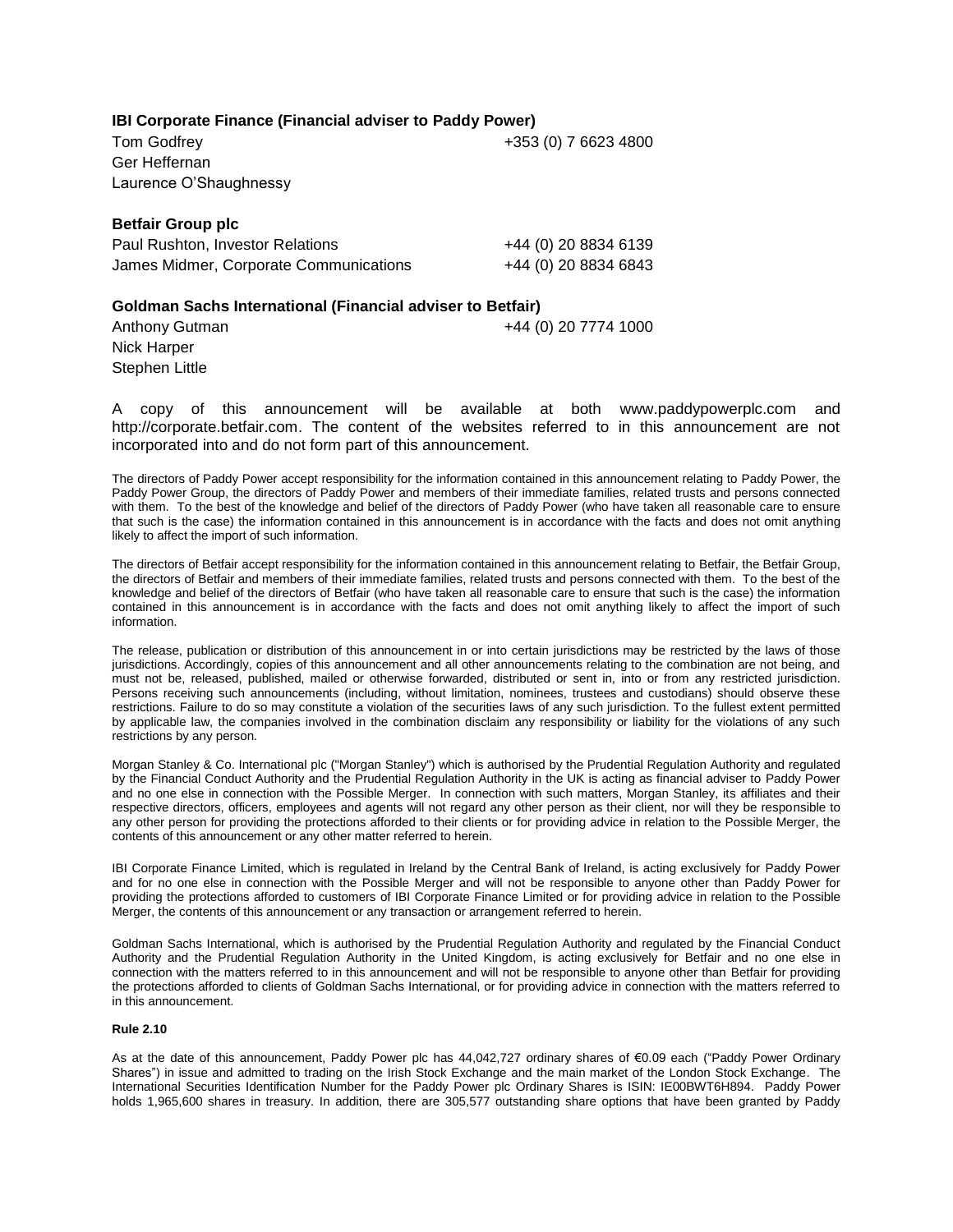Power plc under Paddy Power's Share Option and Sharesave Schemes with the exercise prices ranging from of €14.40 to £40.79. A further 865,859 ordinary shares have been conditionally awarded under Paddy Power plc's Long Term Incentive Plan, 747,886 of which are currently held in Trust. These are exercisable at no cost provided certain performance criteria have been met. As at the date of this announcement these criteria have not been met.

As at the date of this announcement, Betfair has 92,705,190 ordinary shares of 0.095 pence each in issue and admitted to trading on the main market of the London Stock Exchange. The International Securities Identification Number for the ordinary shares is ISIN: GB00BSPL1J93. Betfair holds no shares in treasury. In addition, there are 602,850 outstanding share options that have been granted by Betfair under Betfair's Share Option and Save-As-You-Earn plans with exercise prices ranging from £4.50 to £9.08. A further 3,711,281 ordinary shares have been conditionally awarded under Betfair's Long Term Incentive Plan, Deferred Share Incentive Plan, Restricted Share Plan, Management Incentive Plan, Short Term Incentive Plan and Stakeholder Plan, 393,715 of which are currently held in an employee benefit trust. These are exercisable at no cost subject to ongoing employment and provided, in some cases, that certain performance criteria have been met.

#### **Dealing Disclosure Requirements in the UK**

Under Rule 8.3(a) of the Code, any person who is interested in 1% or more of any class of relevant securities of an offeree company or of any securities exchange offeror (being any offeror other than an offeror in respect of which it has been announced that its offer is, or is likely to be, solely in cash) must make an Opening Position Disclosure following the commencement of the offer period and, if later, following the announcement in which any securities exchange offeror is first identified. An Opening Position Disclosure must contain details of the person's interests and short positions in, and rights to subscribe for, any relevant securities of each of (i) the offeree company and (ii) any securities exchange offeror(s). An Opening Position Disclosure by a person to whom Rule 8.3(a) applies must be made by no later than 3.30 pm (London time) on the 10th business day following the commencement of the offer period and, if appropriate, by no later than 3.30 pm (London time) on the 10th business day following the announcement in which any securities exchange offeror is first identified. Relevant persons who deal in the relevant securities of the offeree company or of a securities exchange offeror prior to the deadline for making an Opening Position Disclosure must instead make a Dealing Disclosure.

Under Rule 8.3(b) of the Code, any person who is, or becomes, interested in 1% or more of any class of relevant securities of the offeree company or of any securities exchange offeror must make a Dealing Disclosure if the person deals in any relevant securities of the offeree company or of any securities exchange offeror. A Dealing Disclosure must contain details of the dealing concerned and of the person's interests and short positions in, and rights to subscribe for, any relevant securities of each of (i) the offeree company and (ii) any securities exchange offeror, save to the extent that these details have previously been disclosed under Rule 8. A Dealing Disclosure by a person to whom Rule 8.3(b) applies must be made by no later than 3.30 pm (London time) on the business day following the date of the relevant dealing.

If two or more persons act together pursuant to an agreement or understanding, whether formal or informal, to acquire or control an interest in relevant securities of an offeree company or a securities exchange offeror, they will be deemed to be a single person for the purpose of Rule 8.3.

Opening Position Disclosures must also be made by the offeree company and by any offeror and Dealing Disclosures must also be made by the offeree company, by any offeror and by any persons acting in concert with any of them (see Rules 8.1, 8.2 and 8.4).

Details of the offeree and offeror companies in respect of whose relevant securities Opening Position Disclosures and Dealing Disclosures must be made can be found in the Disclosure Table on the Takeover Panel's website at www.thetakeoverpanel.org.uk, including details of the number of relevant securities in issue, when the offer period commenced and when any offeror was first identified. You should contact the Panel's Market Surveillance Unit on +44 (0)20 7638 0129 if you are in any doubt as to whether you are required to make an Opening Position Disclosure or a Dealing Disclosure.

#### **Dealing Disclosure Requirements in Ireland**

Under the provisions of Rule 8.3 of the Irish Takeover Rules, if any person is, or becomes, "interested" (directly or indirectly) in 1% or more of any class of "relevant securities" of Betfair or Paddy Power, all "dealings" in any "relevant securities" of Betfair or Paddy Power (including by means of an option in respect of, or a derivative referenced to, any such "relevant securities") must be publicly disclosed by not later than 3:30 p.m. (Irish time) on the "business day" following the date of the relevant transaction. This requirement will continue until the date on which the Possible Merger becomes unconditional or on which the "offer period" otherwise ends. If two or more persons co-operate on the basis of any agreement either express or tacit, either oral or written, to acquire an "interest" in "relevant securities" of Betfair or Paddy Power, they will be deemed to be a single person for the purpose of Rule 8.3 of the Irish Takeover Rules. Under the provisions of Rule 8.1 of the Irish Takeover Rules, all "dealings" in "relevant securities" of Betfair by Paddy Power or "relevant securities" of Paddy Power by Betfair, or by any person "acting in concert" with either of them must also be disclosed by no later than 12 noon (Irish time) on the "business day" following the date of the relevant transaction.

A disclosure table, giving details of the companies in whose "relevant securities" "dealings" should be disclosed can be found on the Irish Takeover Panel's website at www.irishtakeoverpanel.ie. "Interests in securities" arise, in summary, when a person has long economic exposure, whether conditional or absolute, to changes in the price of securities. In particular, a person will be treated as having an "interest" by virtue of the ownership or control of securities, or by virtue of any option in respect of, or derivative referenced to, securities. Terms in quotation marks are defined in the Irish Takeover Rules, which can be found on the Irish Takeover Panel's website.